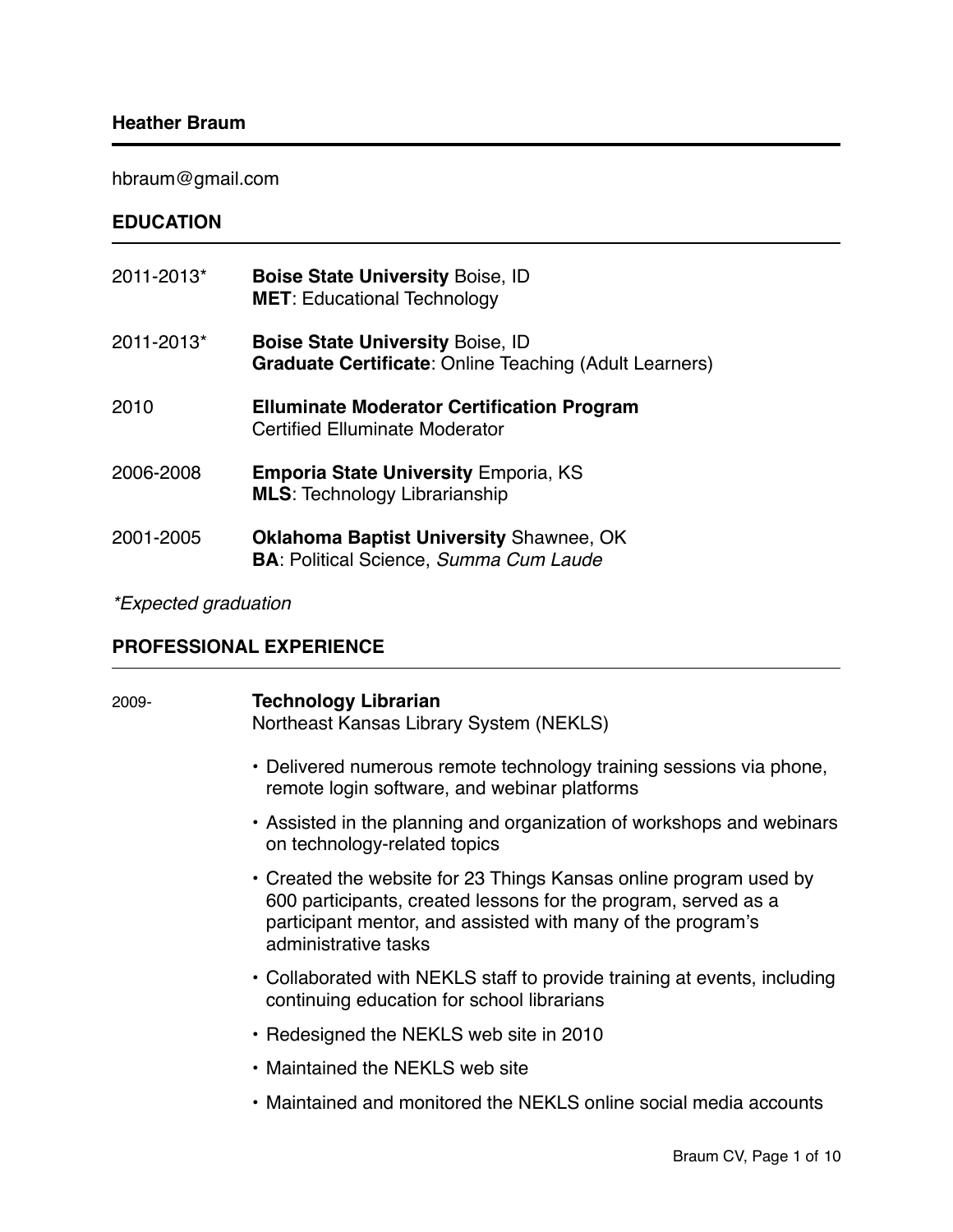|           | • Assisted the Kansas Libraries on the Web project team by providing<br>training and support on library Wordpress websites                                                                                |
|-----------|-----------------------------------------------------------------------------------------------------------------------------------------------------------------------------------------------------------|
|           | • Facilitated the Google Apps transition, training and support for over<br><b>20 NEKLS libraries</b>                                                                                                      |
|           | • Researched and reported on technology trends                                                                                                                                                            |
|           | • Delivered ILL (interlibrary-loan) systems support and training                                                                                                                                          |
|           | • Provided cataloging training and support for the NExpress Shared<br>Catalog consortia                                                                                                                   |
|           | • Managed the data extraction of library data during NExpress Shared<br>Catalog migrations                                                                                                                |
|           | • Updated and managed the NEKLS professional collection, including<br>weeding, ordering, and cataloging materials                                                                                         |
|           | • Managed the software and hardware ordering for NEKLS libraries                                                                                                                                          |
|           | • Presented at numerous conferences and workshops                                                                                                                                                         |
|           | • Provided remote technology support for member librarians and their<br>patrons when technology support specialist was unavailable                                                                        |
| 2007-2008 | <b>Technology Support Specialist</b><br>Northeast Kansas Library System                                                                                                                                   |
|           | • Provided phone, chat, email, remote, and on-site technology support<br>to small- to medium-sized public libraries in the NEKLS service area<br>(14 counties), including hardware, network, and software |
|           | • Delivered technology training as needed to NEKLS staff and member<br>librarians                                                                                                                         |
|           | • Worked with other NEKLS staff in maintaining the NEKLS website<br>and other web presences                                                                                                               |
|           | • Supported the technology systems in the NEKLS office                                                                                                                                                    |
|           | • Assisted in troubleshooting integrated library systems, including<br>Follett, Winnebago, and Koha                                                                                                       |
|           | • Provided purchasing guidance for software and hardware                                                                                                                                                  |
|           | • Managed the selection, purchase, ordering, installation, and<br>evaluation of hardware and software for 2008 and 2009 Gates library<br>grant recipients                                                 |
| 2006-2007 | <b>Network Analyst I</b><br><b>Shawnee Mission School District</b>                                                                                                                                        |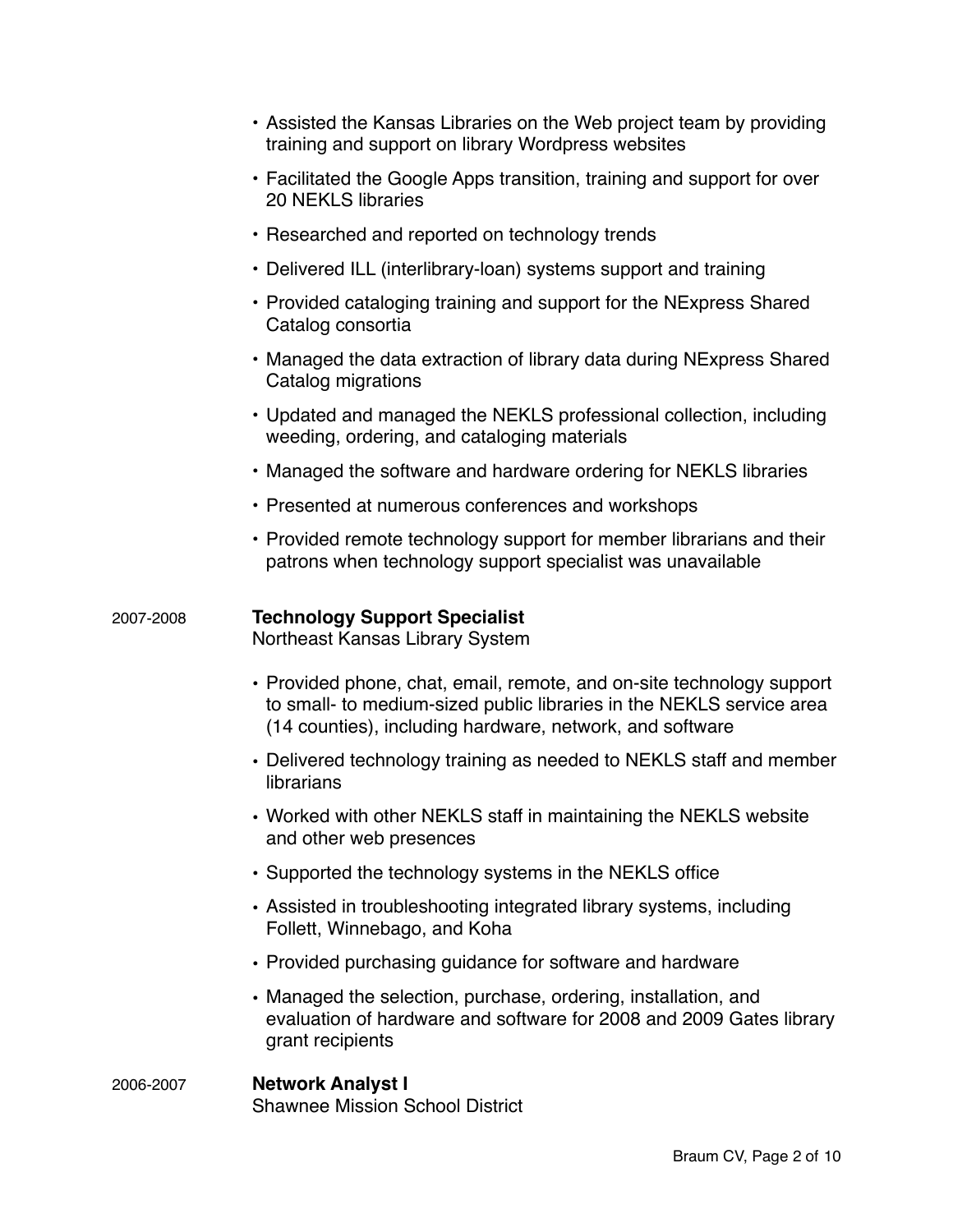|           | • Supported computer equipment at three elementary schools and a<br>technical center                                                                                                                                              |
|-----------|-----------------------------------------------------------------------------------------------------------------------------------------------------------------------------------------------------------------------------------|
|           | • Installed software, diagnosed and resolved problems with stations<br>and printers, installed printers, maintained wireless laptop carts, and<br>worked with the Windows XP and Mac OS X operating systems                       |
|           | • Utilized department ticket-tracking system, software-tracking system,<br>and inventory system                                                                                                                                   |
|           | • Answered technical questions from administrators, teachers, and<br>staff                                                                                                                                                        |
|           | • Worked with Information Services team members to identify solutions<br>to various problems                                                                                                                                      |
| 2003-2005 | <b>Student Computer Technician</b><br><b>Oklahoma Baptist University</b>                                                                                                                                                          |
|           | • Repaired faculty and staff computers campus wide                                                                                                                                                                                |
|           | • Maintained records of repair work                                                                                                                                                                                               |
|           | • Answered office phones                                                                                                                                                                                                          |
|           | $\bigcap$ and an arbitrary distribution of $M$ and the set of the set of the set of the set of the set of the set of the set of the set of the set of the set of the set of the set of the set of the set of the set of the set o |

• Served as the primary Macintosh resource person on staff

# • Assisted students with dorm network connections and virus problems

# **TEACHING EXPERIENCE**

| 2007- | <b>Technology Trainer</b><br>Northeast Kansas Library System                                                                                                                   |
|-------|--------------------------------------------------------------------------------------------------------------------------------------------------------------------------------|
|       | Delivered numerous technology, cataloging, and interlibrary loan<br>software training sessions for librarians and school librarians, in-<br>person, asynchronously, and online |
| 2010  | 23 Things Kansas Mentor<br>23 Things Kansas statewide online technology continuing education for<br>librarians                                                                 |
|       | Designed the lessons for Online Communities and Microblogging, as<br>well as the lesson interface (a web site)                                                                 |
| 2009  | <b>Adjunct Instructor</b>                                                                                                                                                      |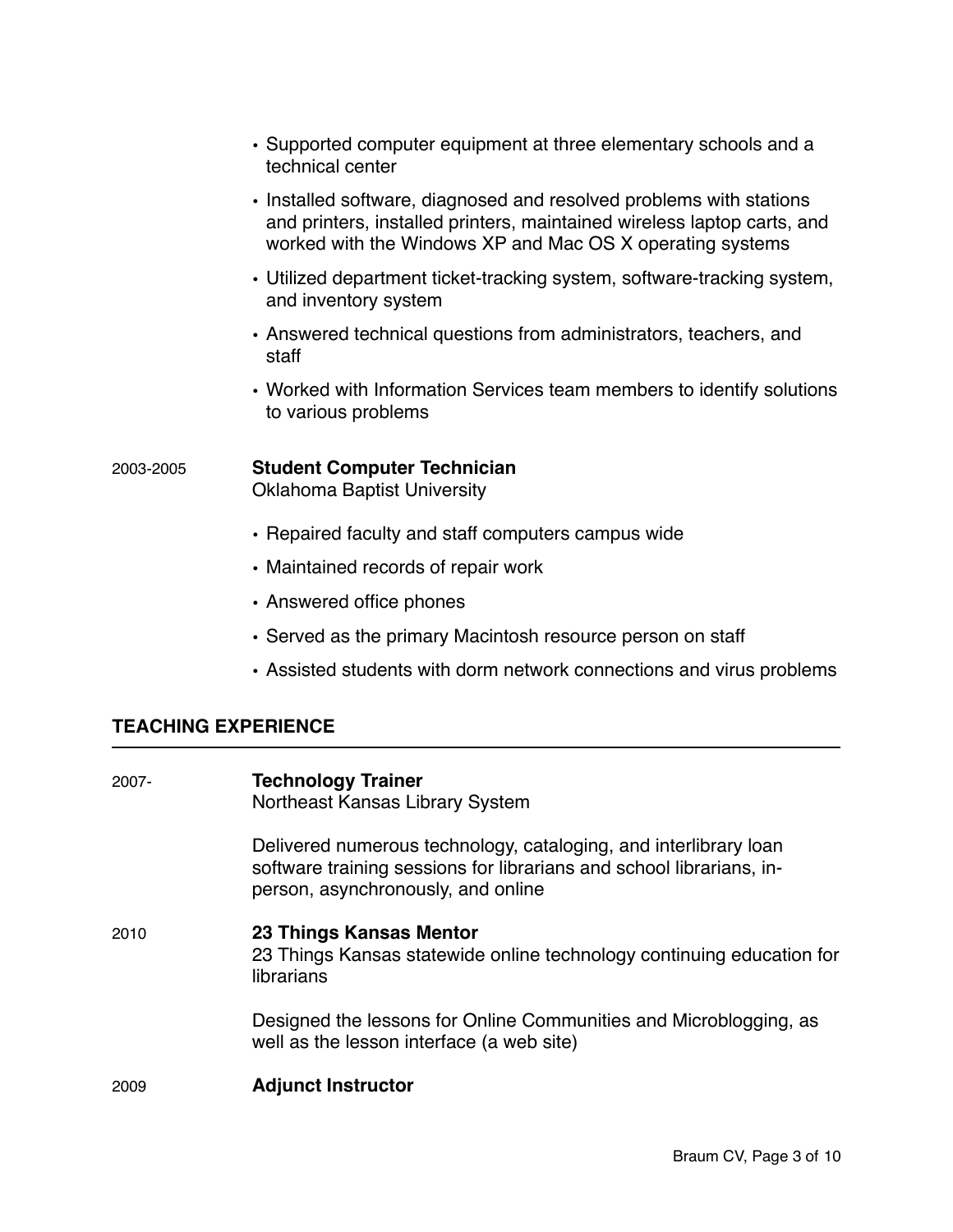Emporia State University, School of Library and Information Management

LI815 - Information Technology for Library and Information Professionals

2005-2006 **Graduate Teaching Assistant** University of Oklahoma

> Assisted professors teaching large sections of American Government, including running classroom technology, grading, and holding office hours

#### **RESEARCH INTERESTS**

- The changing nature of technology and its impact on adult learners
- Social media impact on the dissemination of information
- Open source impact on the explosion of the web
- Libraries' role in education and lifelong learning

#### **SOFTWARE KNOWLEDGE**

#### **Desktop Software**

Microsoft Office, Word, Excel, and PowerPoint

iWork suite, Keynote and Pages

Elluminate, Adobe Connect, and Wimba webinar platforms

Mac, Windows, and iOS operating systems

Familiar with Adobe Creative products, including Dreamweaver, Photoshop, and Flash

#### **Web-Based Systems**

Google Apps platform

Wordpress platform

PBwiki and Wetpaint wiki platforms

Koha Integrated Library Systems

Autographics Agent ILL platform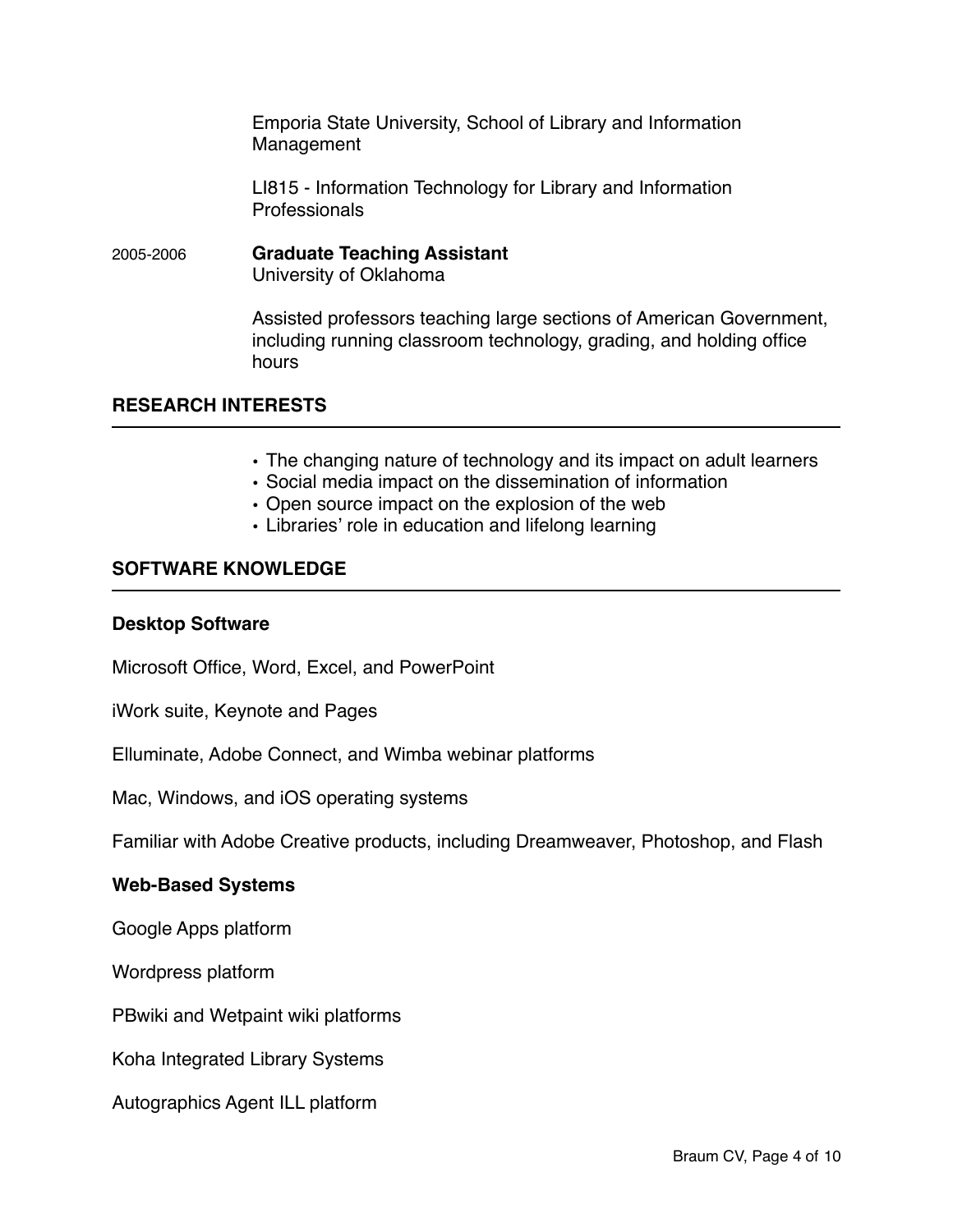Familiar with Blackboard, Moodle, and D2L LMS platforms

#### **PUBLICATIONS**

#### **Conference Proceedings**

Braum, Heather, Jan Brooks, Rebecca Brown, and Diana Weaver. "23 Things x 600 People = Building an Online Library Learning Experience in Kansas." *Brick and Click Libraries: Proceedings of an Academic Library Symposium* 10 (2010): 51-60.

#### **PRESENTATIONS**

#### **Invited Presentations**

- Braum, Heather. "Technology Toy Box." Summer Institute for Kansas School Librarians, Emporia State University, June 2011.
- Braum, Heather. "Technology Toy Box." Santa Fe Trail School District teachers, June 2011.
- Braum, Heather, Sharon Moreland, and Liz Rea. "Living in the Cloud: How Using Online Services Can Let You Soar." Nebraska Library Commission Tech Talk webinar, May 2011.
- Braum, Heather. "Technology Toy Box." Lawrence School District librarians and technology staff, May 2011.
- Braum, Heather. "Technology Toy Box." Silver Lake Public Library Staff Day, March 2011.
- Braum, Heather. "Finding Pictures for Your Library's Website." Southwest Kansas Library System Technology Day, September 2010.
- Braum, Heather and Liz Rea. "Google Apps Introduction." Southwest Kansas Library System Technology Day, September 2010.
- Braum, Heather. "Google Apps Introduction and Training." State Library of Kansas, August 2010.
- Braum, Heather. "Koha ILS Overview." Future of Technical Services Preconference at the Oklahoma Library Association/Mountain Plains Library Association conference, April 2010.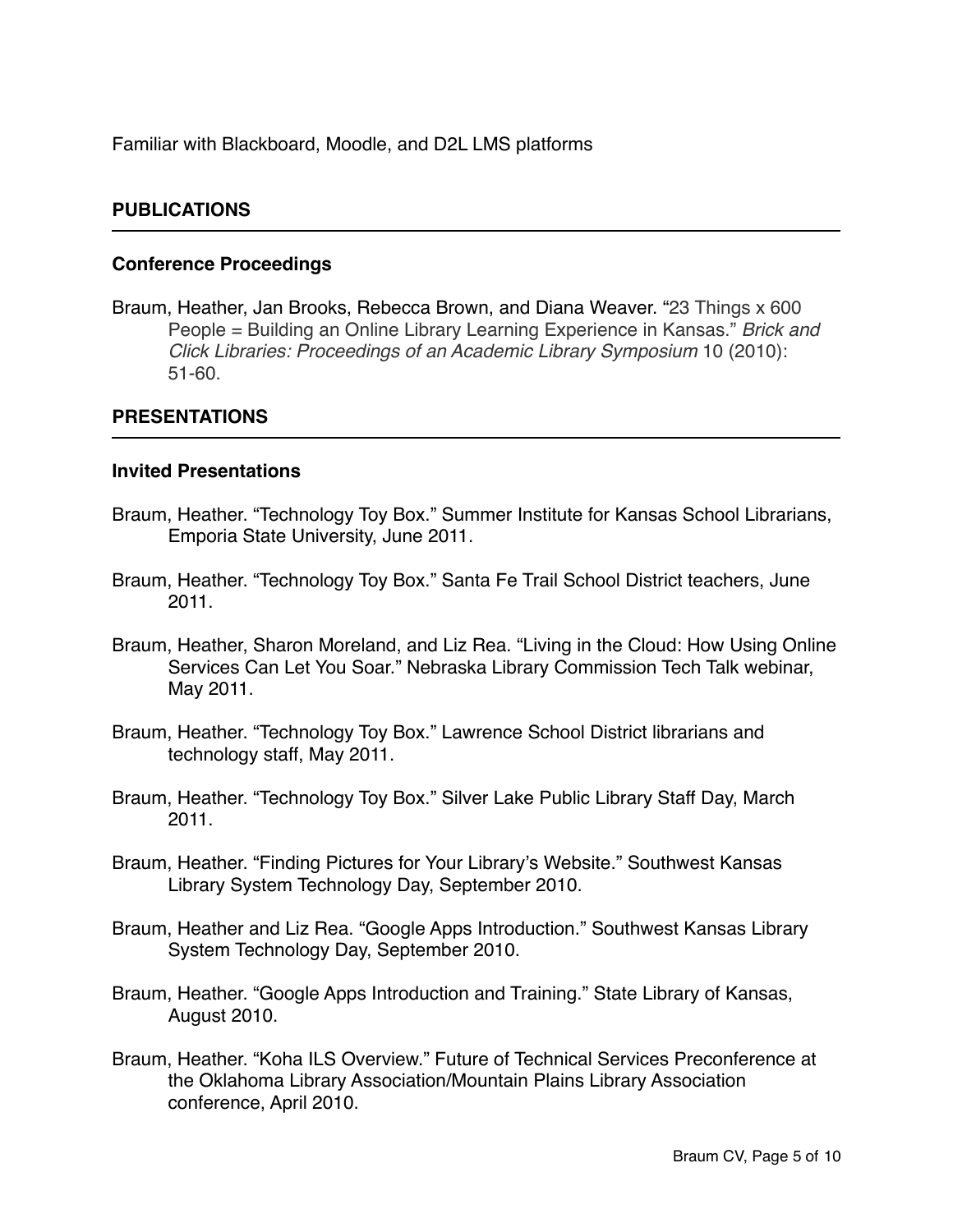Braum, Heather. "Social Media Introduction." Downtown Lawrence, Inc. February 2010.

- Braum, Heather. "Social Media Introduction." Lawrence Arts Roundtable, December 2009.
- Andrews, Steve, Heather Braum, Brenda Hough, Charlene McGuire, and Janelle Mercer. "30 Tech Tips in 30 Minutes." Southwest Kansas Library System Technology Day, September 2009.
- Braum, Heather. "Social Media and Libraries." Southwest Kansas Library System Technology Day, September 2009.
- Braum, Heather. "Google Apps Introduction and Training." Atchison Public Library Staff Day, August 2009.
- Boardman, Candace and Heather Braum. "Interview with Heather Braum: ʻA Case Study.'" Emporia State University School of Library and Information Management (SLIM) Student Orientation, January 2009.
- Braum, Heather, Lori Franklin, and Eric Gustafson. "SLIM's Guide to Anticipating (and Managing) Change Preconference." Speaker on the Technology Panel, Kansas Library Association Conference, April 2008.
- Braum, Heather. "Gadget Garage." Atchison Public Library Teen Technology Week event, March 2008.
- Braum, Heather. "Introducing Office 2007." Olathe Public Library Staff Day, November 2007.

#### **National Conference Presentations**

- Alcorn, Louise, Heather Braum, Christ Burns, and Cindi Hickey. "Learning Virtually: 23 Things & Counting." Computers in Libraries Conference, March 2011.
- Braum, Heather, Jan Brooks, Rebecca Brown, and Diana Weaver. "23 Things x 600 People = Building an Online Library Learning Experience in Kansas." Brick and Click Symposium, November 2010.
- Braum, Heather, Brenda Hough, and Jessamyn West. "Tiny Libraries, Tiny Tech, Innovative Services." Computers in Libraries Conference, March 2009.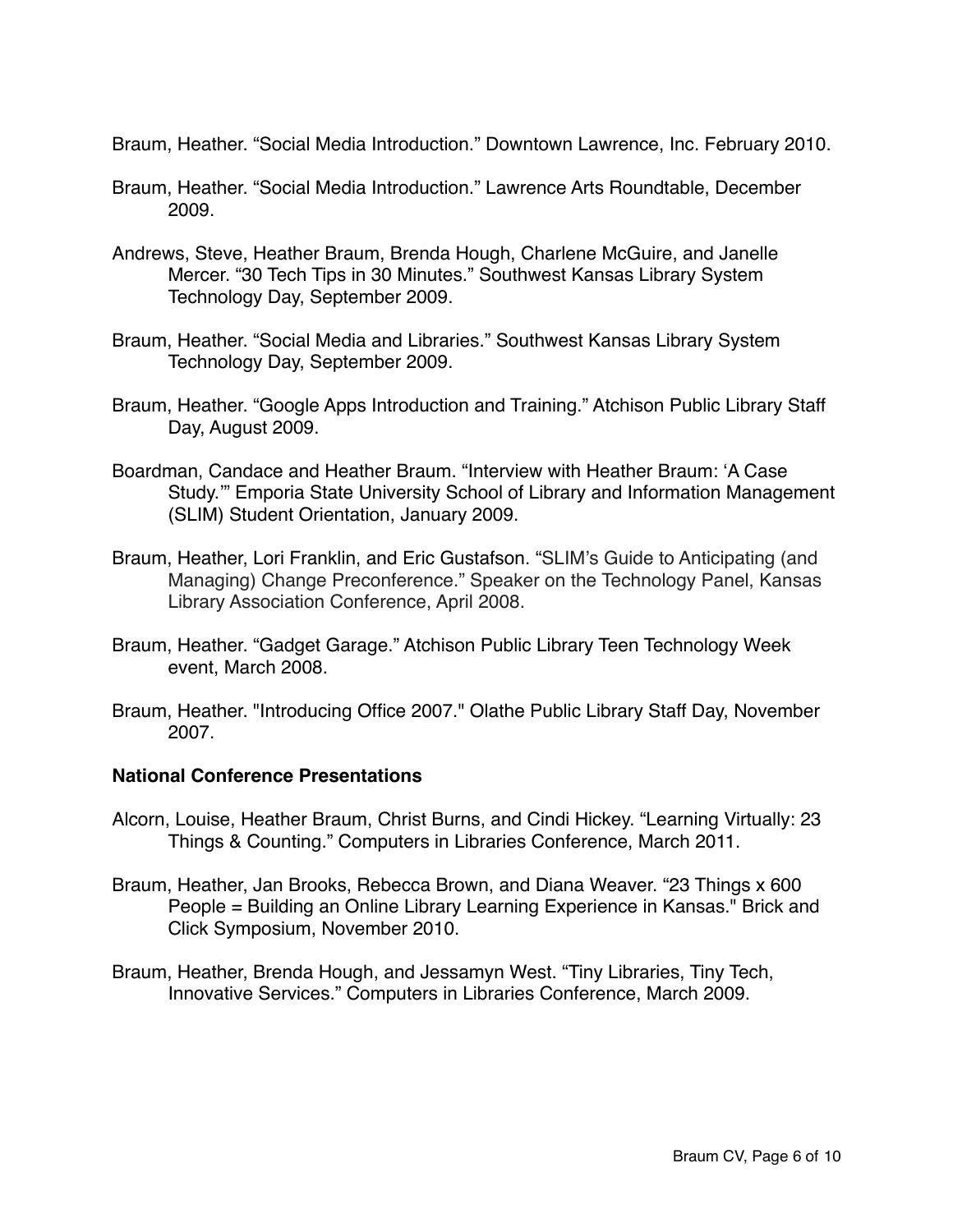#### **Local and Regional Conference Presentations**

- Braum, Heather and Liz Rea. "Naked in the Library: Keeping Your Private Information Private, Online." Northeast Kansas Library Association Technology Day, August 2011.
- Braum, Heather. "Technology Toy Box Overview." Northeast Kansas Library Association Technology Day, August 2011.
- Braum, Heather and Liz Rea. "Naked in the Library: Keeping Your Private Information Private, Online." Kansas Library Association Conference, April 2011.
- Bartlett, Gwen, Heather Braum, and Gwen Lehman. "23 Things Kansas." Kansas Association of School Librarians Conference, October 2010.
- Braum, Heather and Cindi Hickey. "Virtual Learning: A World of Opportunity" with Cindi Hickey. Northeast Kansas Library Association Technology Day, August 2010.
- Braum, Heather, Carla Kaiser, and Sarah Walker-Hitt. "Desktop Tower (and Windows) Optional: Alternative Hardware Solutions for Your Library." Kansas Library Association Conference, April 2010.
- Braum, Heather and Janelle Mercer. "Preconference: Connecting with Fellow Librarians, Patrons, and the World: A Hands-on, Best Practices Preconference on Social Media Tools." Kansas Library Association Conference, April 2010.
- Braum, Heather, Liz Rea, and Diana Weaver. "Googols of Uses: Collaborate and Communicate using Google Apps in your Library." Kansas Library Association Conference, April 2010.
- Braum, Heather, Charlene McGuire, Janelle Mercer, Liz Rea, and Stacey Strickland. "45 Tech Tips in 45 Minutes." Kansas Library Association Conference, April 2010.
- Ballester, Yvonne, Gemma Blackburn, Sue Blechl, Heather Braum, and Eric Gustafson. "Necessary Technology Competencies for LIS Professionals: Practitioners' Viewpoints." Kansas Library Association Conference, April 2010.
- Braum, Heather and Sarah Walker-Hitt. "NetBoxes in the Library." Northeast Kansas Library System Technology Day, August 2009.
- Braum, Heather and Sharon Moreland. "Cloud Computing: How Using Online Services Can Let You Soar." Northeast Kansas Library System Technology Day, August 2009.
- Blackburn, Heidi, Heather Braum, and Alysia Starkey. "Keeping Up with Big Daddy: Meeting 2.0 User Expectations on a 1.0 Budget." Kansas Library Association/ Mountain Plains Library Association Conference, April 2009.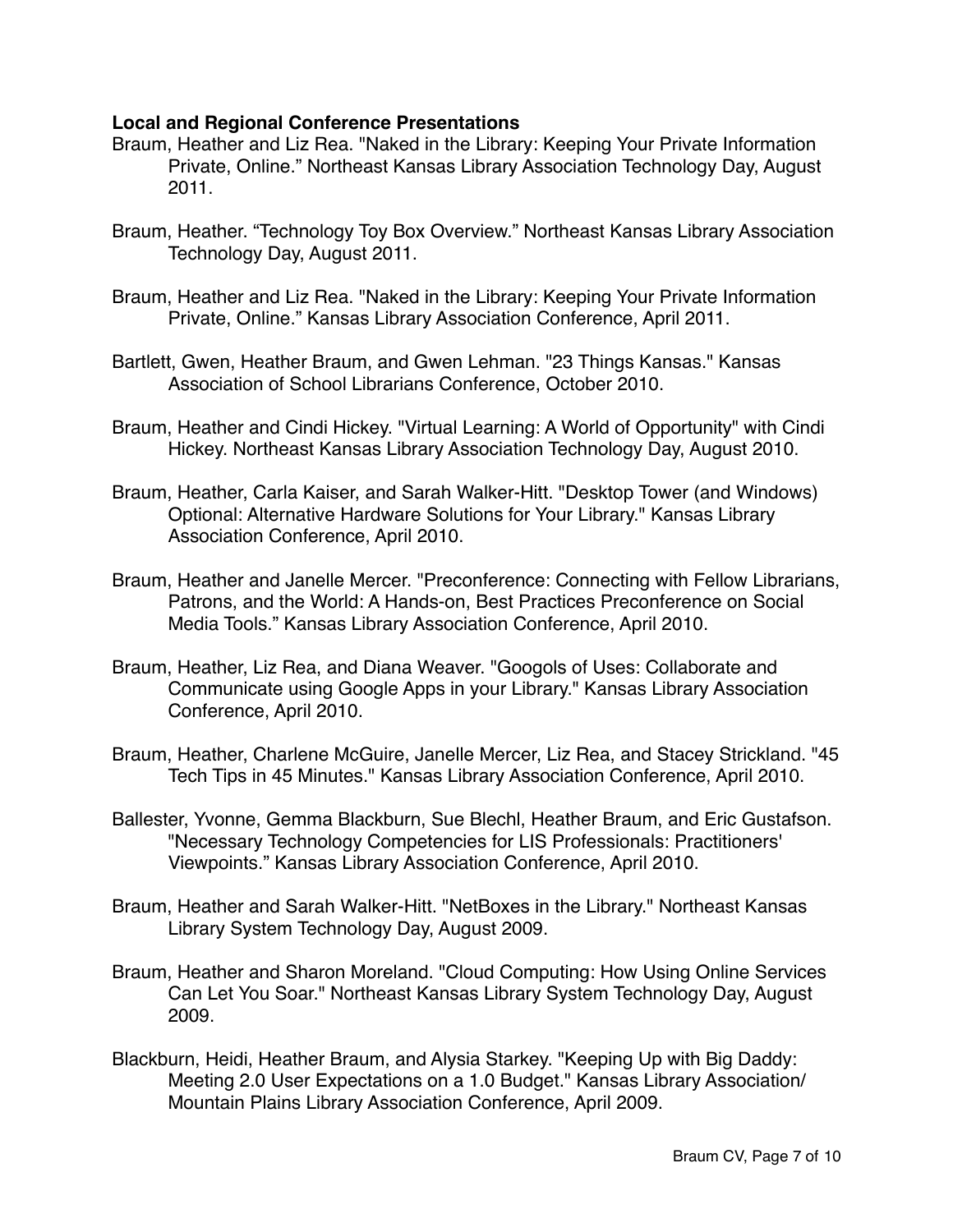- Braum, Heather, Sharon Moreland, and Liz Rea. "Living in the Cloud: How Using Online Services Can Let You Soar." Kansas Library Association/Mountain Plains Library Association Conference, April 2009.
- Braum, Heather. "Maintenance Musts." Northeast Kansas Library System Technology Day, August 2008.
- Braum, Heather. "Introducing Windows Vista and Office 2007." Northeast Kansas Library System Technology Day, August 2007.

#### **Workshop Presentations**

- Braum, Heather. "Technology Toybox Overview." Northeast Kansas Library System School Librarian Workshop, July 2011.
- Braum, Heather. "Tools for Managing Professional Information Overload." Northeast Kansas Library System School Librarian Workshop, July 2011.
- Braum, Heather. "Tools for Managing Professional Information Overload." Kansas Association of School Librarians District I Workshop, March 2011.
- Braum, Heather. "Free Technology Tools for the Library and Classroom." Kansas Association of School Librarians District I Workshop, February 2010.
- Braum, Heather. "Learning Express Overview." Northeast System Training Retreat, September 2010.
- Braum, Heather and Liz Rea. "Free Web Tools Hands-on Session: Jing, Wordle, Google Docs, Google LitTrips, and Delicious." Northeast Kansas Library System School Librarian Workshop, July 2009.
- Braum, Heather and Sharon Moreland. "Casting the Net: Hands-on with the NEKLS Tech Staff." Northeast System Training Retreat, September 2008.
- Braum, Heather. "Free and Fun! (Mostly) Web-Based Library Tech Tools." Northeast Kansas Library System School Librarian Workshop, July 2008.
- Braum, Heather and Liz Rea. "Gadget Garage." Northeast System Training Retreat, September 2007.
- Braum, Heather, Brenda Hough, and Liz Rea. "Blogs and Wikis Session." Emporia State University's Summer Institute for School Librarians, June 2007.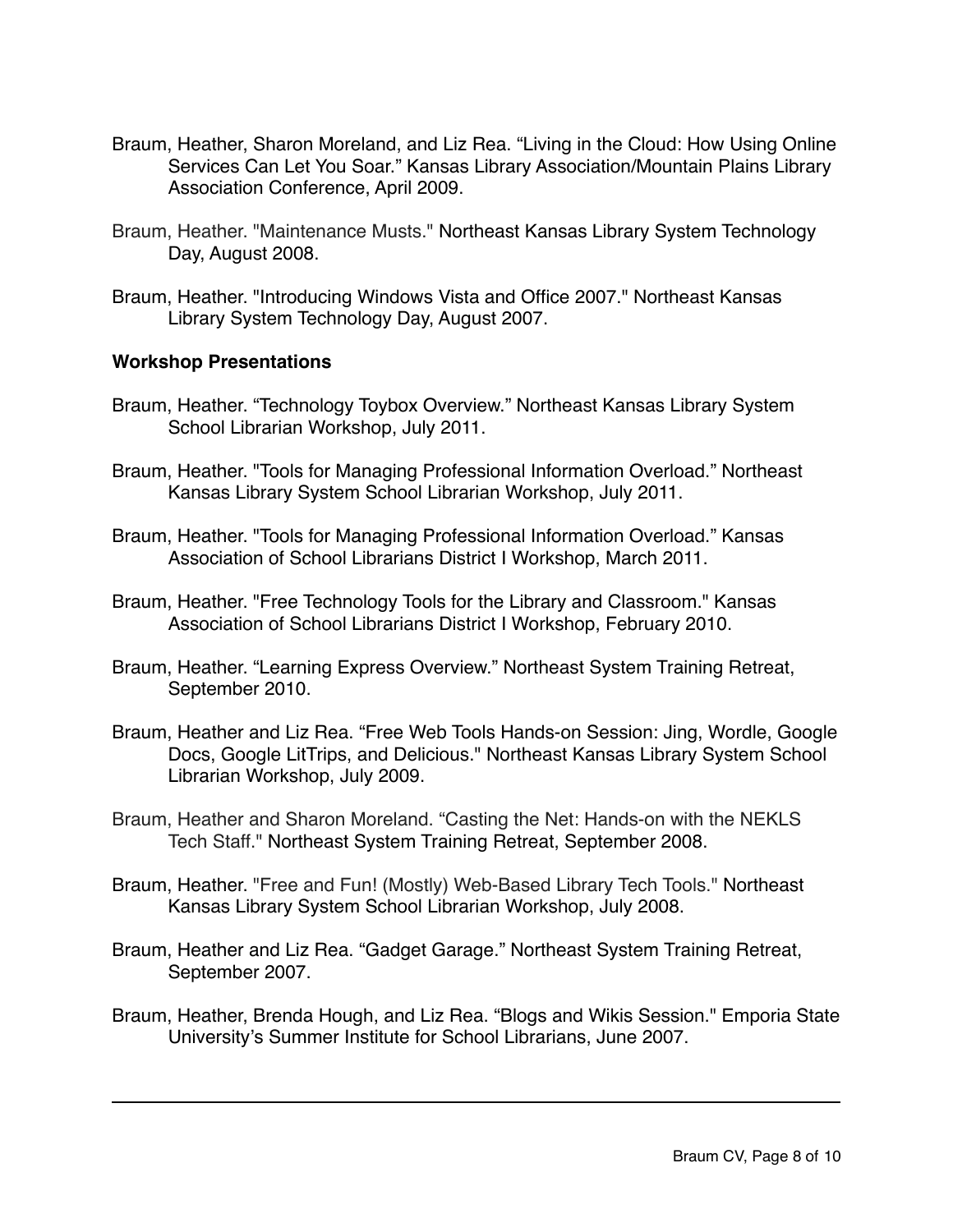## **HONORS AND PROFESSIONAL SERVICE**

#### **Honors**

2010 Kansas Library Association Presidential Award, New Professional

#### **Memberships**

Kansas Library Association (KLA), 2007-present

American Library Association (ALA), 2008-present

ALA Learning Roundtable, 2009-present

Kansas Association of School Librarians, 2009-present

KLA Information Access and Technology Roundtable, 2009-present

KLA Interlibrary Loan Roundtable, 2009-present

KLA Public Libraries Section, 2009-present

#### **State Association Committee Membership**

KLA Virtual Conference Planning Committee, 2010-2011

KLA Membership Committee, 2010-2011

KLA Governmental Affairs Committee, 2009-2010

#### **Institutional Committee Membership**

NExpress Shared Catalog Cataloging Committee, 2009-present

#### **Other Professional Service**

KLA Virtual Conference session moderator, 2011

Kansas Library Camp Unconference planning committee, 2011

Kansas Libraries (statewide) webinar platform selection committee, 2010

KLA Information Access and Technology Roundtable nominating committee, 2010

23 Things Kansas website administrator, 2009-present